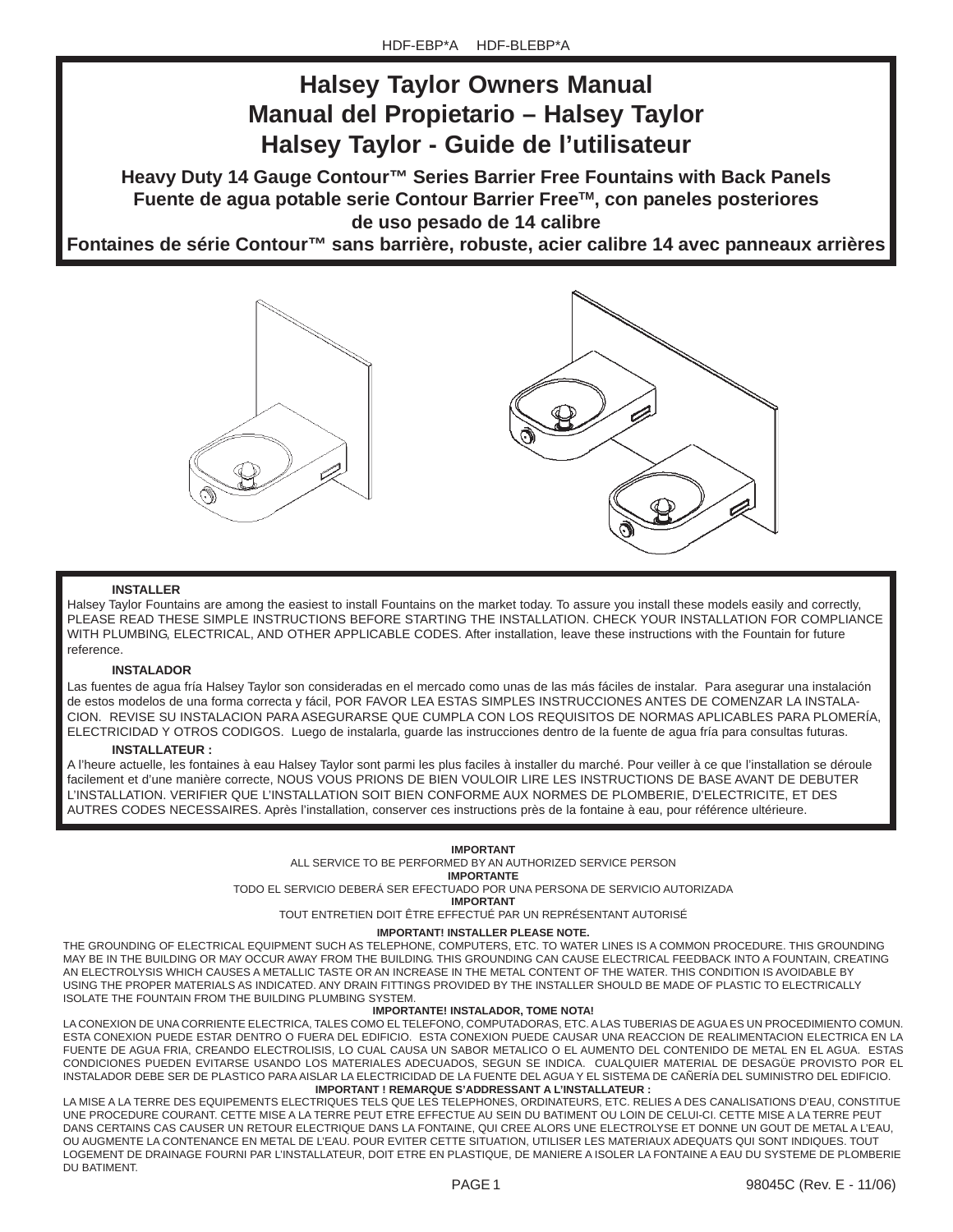

### **LEGEND**

**A = Recommended water supply location 3/8" O.D. unplated copper tube connect stubbed 1-1/2" (38mm) from wall shut off by others. Ubicación recomendada del suministro de agua - tubería de cobre sin chapa con diámetro exterior de 3/8" en una posición de 1-1/2" (38mm) de la pared con válvula de suministro para que otros lo puedan apagar.**

**Emplacement d'alimentation en eau recommandé - Pièce intermédiaire de tuyau en cuivre non plaqué de 3/8" de diamètre extérieur et 38 mm (1-1/2") pour raccordement au robinet d'arrêt fourni par d'autres.**

- **B = Recommended location for waste outlet 1-1/4" O.D. drain. Posición recomendada para la salida de desechos en el desagüe con diámetro exterior de 1-1/4". Emplacement recommandé pour la vidange de sortie d'un diamètre extérieur de 1-1/4".**
- **C = 1-1/4" Drain furnished Se suministra el desagüe de 1-1/4" Fourniture d'une vidange de 1-1/4"**

**D = Opening for optional APHT access panel. Abertura para el panel de acceso APHT opcional Ouverture pour un panneau d'accès APHT, en option.**

**Note: Reinforce the wall in the shaded areas. Nota: Debe reforzar la pared en las zonas oscuras Note: Renforcer le mur sur les zones grisées**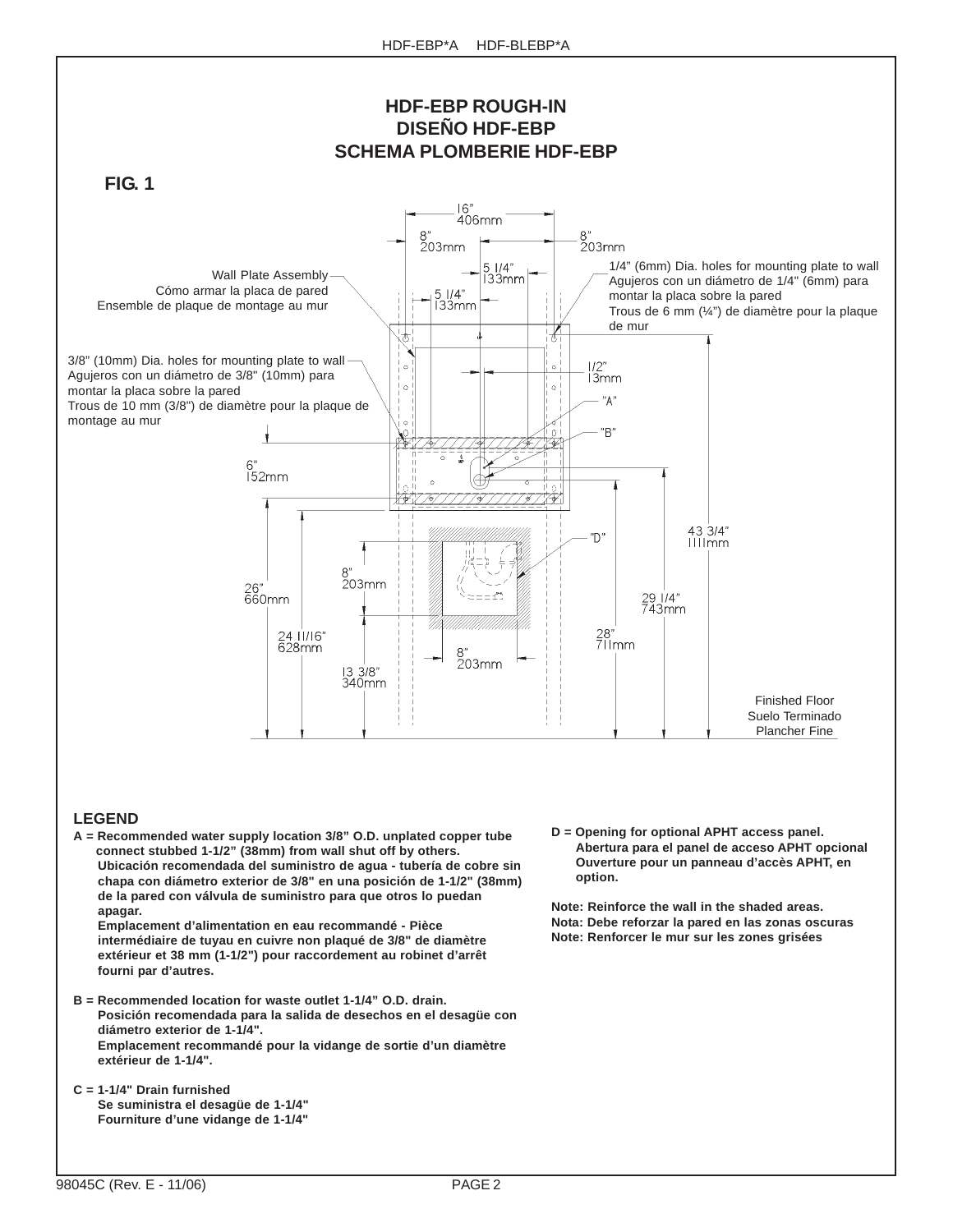

**A = Recommended water supply location 3/8" O.D. unplated copper tube connect stubbed 1-1/2" (38mm) from wall shut off by others. Ubicación recomendada del suministro de agua - tubería de cobre sin chapa con diámetro exterior de 3/8" en una posición de 1-1/2" (38mm) de la pared con válvula de suministro para que otros lo puedan**

**apagar. Emplacement d'alimentation en eau recommandé - Pièce intermédiaire de tuyau en cuivre non plaqué de 3/8" de diamètre extérieur et 38 mm (1-1/2") pour raccordement au robinet d'arrêt fourni par d'autres.**

- **B = Recommended location for waste outlet 1-1/4" O.D. drain. Posición recomendada para la salida de desechos en el desagüe con diámetro exterior de 1-1/4". Emplacement recommandé pour la vidange de sortie d'un diamètre extérieur de 1-1/4".**
- **C = 1-1/4" Drain furnished Se suministra el desagüe de 1-1/4" Fourniture d'une vidange de 1-1/4"**

**D = Opening for optional APHT access panel. Abertura para el panel de acceso APHT opcional Ouverture pour un panneau d'accès APHT, en option.**

**Note: Reinforce the wall in the shaded areas. Nota: Debe reforzar la pared en las zonas oscuras Note: Renforcer le mur sur les zones grisées**

**\* Adult ADA Requirement Requisito ADA para adultos Exigences adulte ADA**

**\*24" (610mm) for Child ADA, adjust other measurements accordingly. El requisito ADA para niños es de 24" (610mm), ajuste las otras mediciones de acuerdo con esto. 610 mm (24") pour ADA enfant, ajuster les autres mesures en fonction de cette valeur.**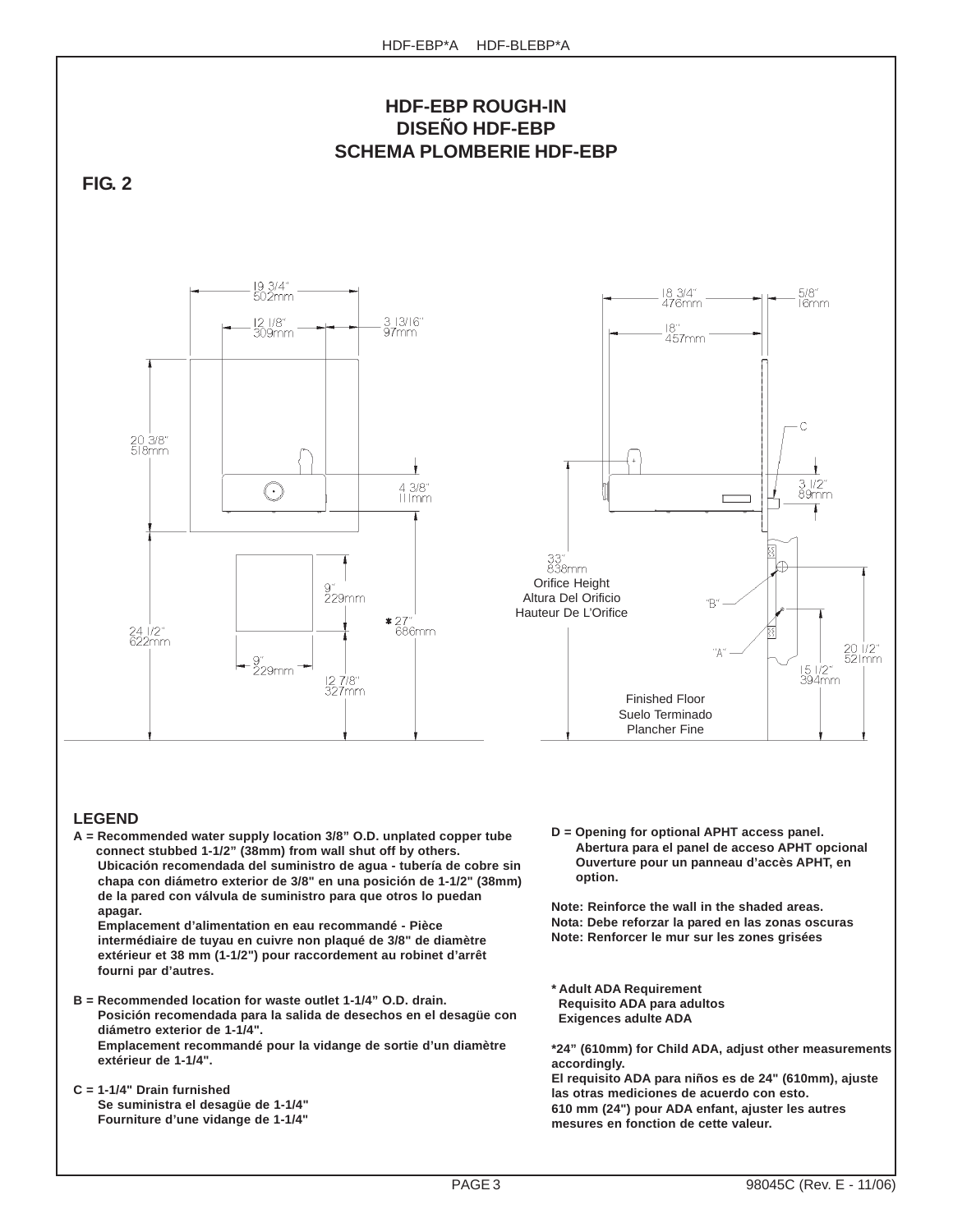

#### **LEGEND**

**A = Recommended water supply location 3/8" O.D. unplated copper tube connect stubbed 1-1/2" (38mm) from wall shut off by others. Ubicación recomendada del suministro de agua - tubería de cobre sin chapa con diámetro exterior de 3/8" en una posición de 1-1/2" (38mm) de la pared con válvula de suministro para que otros lo puedan apagar.**

**Emplacement d'alimentation en eau recommandé - Pièce intermédiaire de tuyau en cuivre non plaqué de 3/8" de diamètre extérieur et 38 mm (1-1/2") pour raccordement au robinet d'arrêt fourni par d'autres.**

- **B = Recommended location for waste outlet 1-1/4" O.D. drain. Posición recomendada para la salida de desechos en el desagüe con diámetro exterior de 1-1/4". Emplacement recommandé pour la vidange de sortie d'un diamètre extérieur de 1-1/4".**
- **C = 1-1/4" Drain furnished Se suministra el desagüe de 1-1/4" Fourniture d'une vidange de 1-1/4"**

**D = Opening for optional APHT access panel. Abertura para el panel de acceso APHT opcional Ouverture pour un panneau d'accès APHT, en option.**

**Note: Reinforce the wall in the shaded areas. Nota: Debe reforzar la pared en las zonas oscuras Note: Renforcer le mur sur les zones grisées**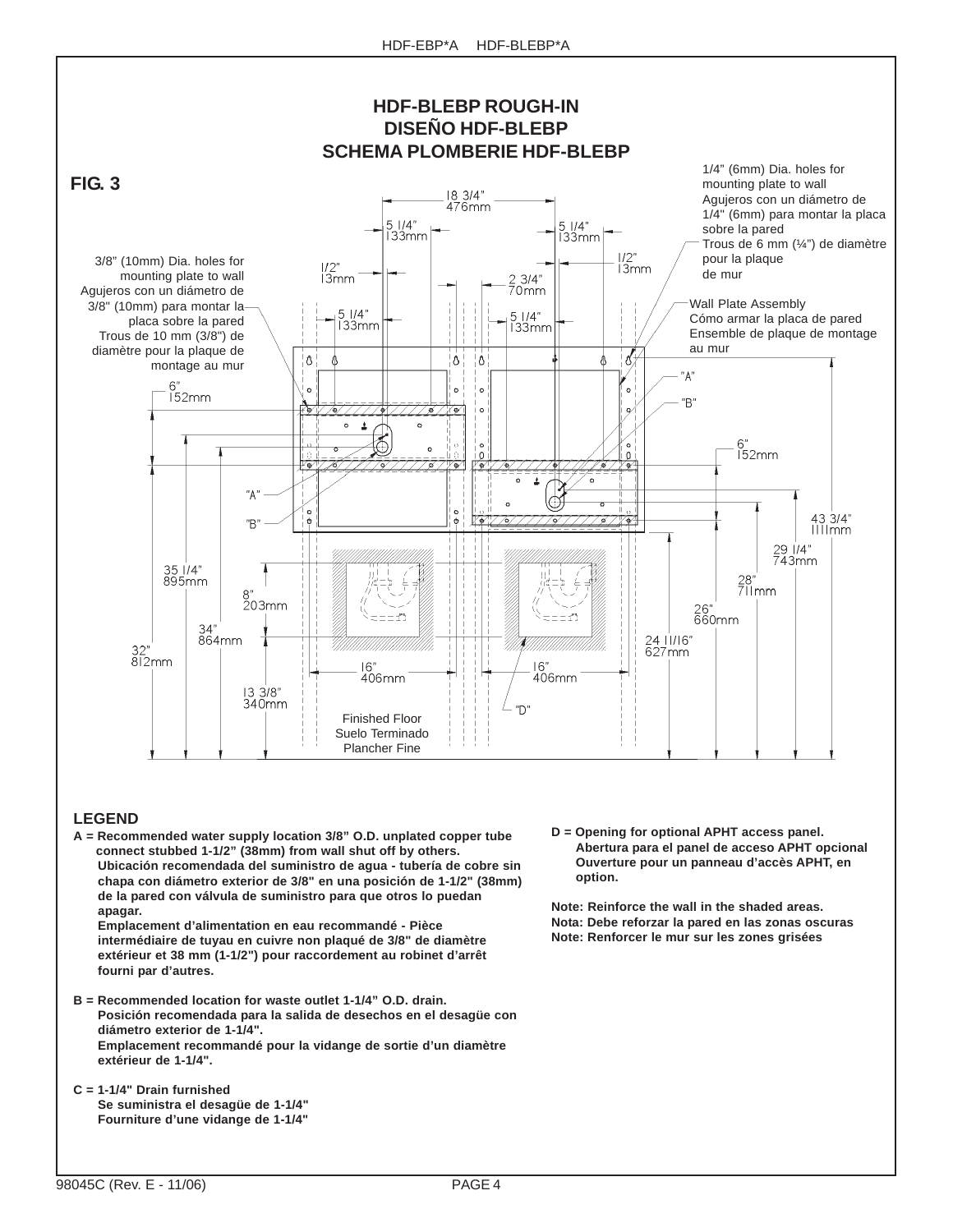

#### **LEGEND**

**A = Recommended water supply location 3/8" O.D. unplated copper tube connect stubbed 1-1/2" (38mm) from wall shut off by others. Ubicación recomendada del suministro de agua - tubería de cobre sin chapa con diámetro exterior de 3/8" en una posición de 1-1/2" (38mm) de la pared con válvula de suministro para que otros lo puedan apagar.**

**Emplacement d'alimentation en eau recommandé - Pièce intermédiaire de tuyau en cuivre non plaqué de 3/8" de diamètre extérieur et 38 mm (1-1/2") pour raccordement au robinet d'arrêt fourni par d'autres.**

- **B = Recommended location for waste outlet 1-1/4" O.D. drain. Posición recomendada para la salida de desechos en el desagüe con diámetro exterior de 1-1/4". Emplacement recommandé pour la vidange de sortie d'un diamètre extérieur de 1-1/4".**
- **C = 1-1/4" Drain furnished Se suministra el desagüe de 1-1/4" Fourniture d'une vidange de 1-1/4"**

**D = Opening for optional APHT access panel. Abertura para el panel de acceso APHT opcional Ouverture pour un panneau d'accès APHT, en option.**

**Note: Reinforce the wall in the shaded areas. Nota: Debe reforzar la pared en las zonas oscuras Note: Renforcer le mur sur les zones grisées**

**\* Adult ADA Requirement Requisito ADA para adultos Exigences adulte ADA**

**\*24" (610mm) for Child ADA, adjust other measurements accordingly. El requisito ADA para niños es de 24" (610mm), ajuste las otras mediciones de acuerdo con esto. 610 mm (24") pour ADA enfant, ajuster les autres mesures en fonction de cette valeur.**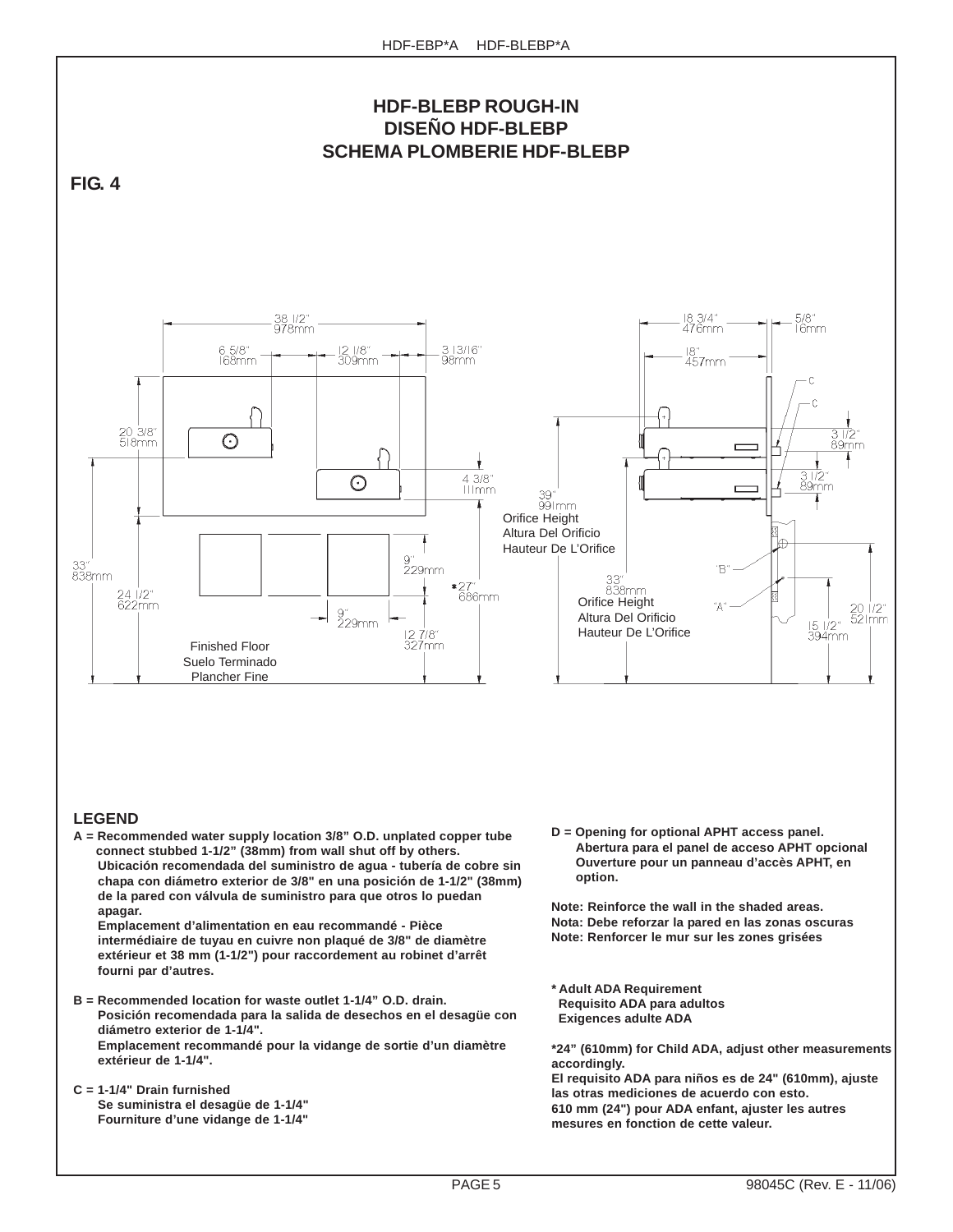## **INSTALLATION INSTRUCTIONS**

1. Wall should already be framed for the fountain using the positioning dimensions shown in Figures 1 or 3. Shown dimensions pertain to installation location (framing must support up to 300 lbs. weight). These dimensions are required for compliance with ANSI Standard A117.0.

2. Attach wall plate assembly to wall as shown in Figures 1 or 3 using 5/16" x 2" long bolts and flat washers (not provided). Tighten securely. (Fastener must match wall type, i.e. lag screws for wood studs, bolts and anchors for masonary construction.)

3. Install back panel. Place the upper edge of the panel above hanger on the wall. Slide panel down until it engages the hanger. Be sure back panel is firmly engaged before releasing it.

4. Install rough-in plumbing as shown in Figures 1 or 3. Waste line should extend a minimum of 2" (51mm) thru the back panel. Run supply water inlet line thru back panel. Install a service stop (not provided). Turn on supply water and flush thoroughly.

5. Remove bottom access panel from fountain basin and save the screws. Install the fountain to the back panel using (4) 5/16" x 3/4" long screws and washers (provided) thru holes in back panel. Tighten securely.

6. Cut waste tube to required length using plumbing hardware and a trap (not provided) as a guide. Install hardware and trap. Tighten securely.

7. Make water supply connections from service stop to the 3/8" O.D. unplated copper tube coming out of the fountain strainer (See Fig. 6). Turn on water supply and check for leaks. Newly installed water supply line should be insulated after leak check is completed. DO NOT SOLDER TUBES INSERTED INTO THE STRAINER AS DAMAGE TO THE O-RINGS MAY RESULT.

8. These products are designed to operate on 20-105 PSIG supply line pressure. If inlet pressure is above 105 PSIG, a pressure regulator must be installed in the supply line. Any damage caused by reason of connecting these products to supply line pressure lower than 20 PSIG or higher than 105 PSIG is not covered by warranty.

9. Check stream height from bubbler. Stream height is factory set at 35 PSI. If supply pressure varies greatly from this, adjust the screw on regulator (Item 19) by using a small screwdriver through the small hole in the push button (Item 10), see fig. 11. Clockwise adjustment will raise stream height and counter-clockwise adjustment will lower stream height. For best adjustment stream should hit basin approximately 6-1/2" (165mm) from bubbler.

10. Replace bottom access panel to fountain basin using screws provided. Tighten securely.

## **INSTRUCCIONES DE INSTALACION**

1. La pared donde va a instalarse la fuente de agua debe haber sido marcada usando las dimensiones de posición según las ilustraciones número 1 ó 3. Las dimensiones señaladas corresponden a la localización de instalación (el marco debe soportar un peso de hasta 300 Lbs. (136 kg). Estas dimensiones son necesarias para cumplir con los requisitos de los estándares ANSI A117.0.

2. Conecte el ensamblaje de la placa de pared a la pared de la manera descrita en la Figura 1 ó la Figura 3 usando pernos que miden 5/16" x 2" y arandelas planas (no provistos). Apriete de un modo seguro. (Debe concordar con el tipo de pared el sujetador usado, por ej., tornillos rosca madera para tablillas de madera, pernos y anclajes para construcción de mampostería.)

3. Instalación del panel posterior. Coloque el borde superior del panel por encima del colgadero en la pared. Deslice el panel hacia abajo hasta que se enganche con el colgador. Asegúrese que el panel posterior esté enganchado antes de soltarlo.

4. Instale la tubería según los diseños 1 ó 3. La línea de desagüe debe extenderse unas 2 pulgadas (51 mm) como mínimo a través de la tapa de atrás. Pase la tubería del suministro de agua a través de la tapa trasera. Instale una parada de servicio. (No está incluido). Ponga a funcionar y deje correr el agua abundantemente.

5. Saque el panel inferior de acceso de la palangana de la fuente y guarde los tornillos. Instale la fuente al panel posterior usando cuatro (4) tornillos largos que miden 5/16" x 3/4" y las arandelas (provistos) a través de los agujeros en el panel posterior. Apriete de un modo seguro.

6. Corte el tubo de desagüe con el largo deseado utilizando herramien tas de plomería y la trampa (incluida) como guía. Instale las herramien tas y la trampa**.** Apriete fuertemente.

7. Realice las conexiones al suministro de agua desde la parada de servicio hasta el tubo no chapeado de cobre de diámetro exterior de 3/8" que sale del cedazo de la fuente (Ver Figura 6). Abra el suministro de agua y verifique para fugas. Debe aislar la línea de suministro de agua después de completar la verificación para fugas. NO DEBE SOLDAR LOS TUBOS QUE ENTREN EN EL CEDAZO YA QUE PUEDEN CAUSAR DAÑOS A LOS AROS TÓRICOS.

8. Estos productos están diseñados para trabajar con líneas de tubería con una presión de 20-105 PSIG. Si la entrada de agua es mayor que 105 PSIG, un regulador de presión ha debe colocado en la tubería. Cualquier daño que sea causado por la conexión de estos productos a una presión de agua menor que 20 PSIG o mayor que 105 PSIG, no será cubierta por la garantía.

9. Revise la altura del chorro de agua. La altura del chorro de agua ha sido ajustado en su facricacion para una altura de 35 PSIG. Si la presión del suministro varía mucho de esto, ajusta el tornillo en el artículo de regulador 19 utilizando un destornillador pequeño por el hoyo pequeño en el artículo del pulsador 10 (Vea la Fig. 11). Un giro hacia la derecha aumentará la altura del chorro de agua, mientras que un giro hacia la izquierda bajará el nivel del chorro del agua. Para mejores resultados, la altura del chorro del agua debe ser aproximada mente 6-1/2 pulgadas (165 mm) desde la base del grifo.

10. Vuelva a colocar la puerta de acceso de abajo usando los tornillos provistos. Asegure firmemente.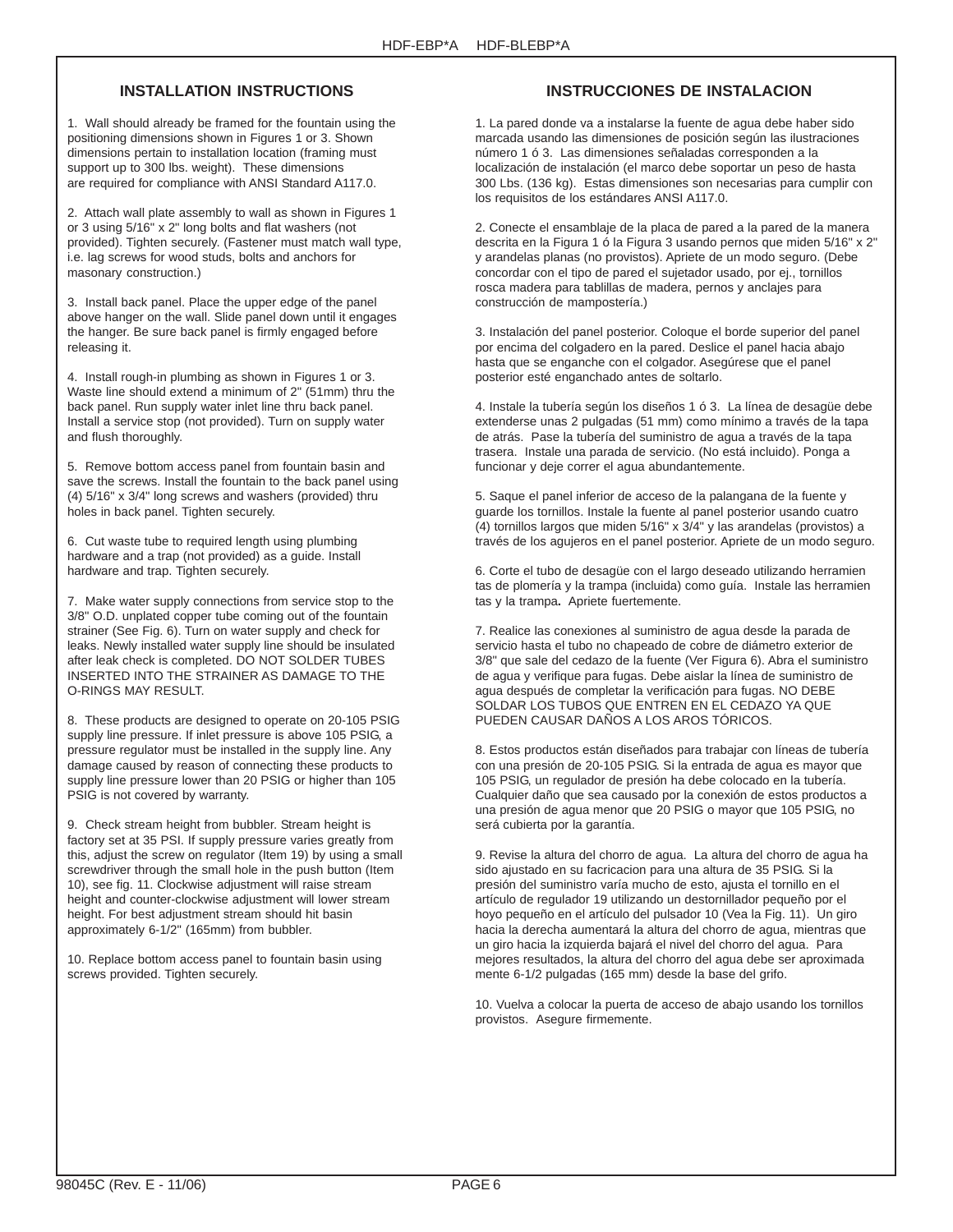## **INSTRUCTIONS D'INSTALLATION**

 1. Le mur doit comporter un cade déjà assemblé pour la fontaine, en fonction des dimensions apparaissant au schéma n°1 ou 3. Les dimensions indiquées dépendent de l'emplacement de l'installation (le cadre doit supporter plus de 136 kg (300 lbs). Des dimensions sont essentielles pour la conformité envers les normes ANSI A117.0

2. Fixer l'ensemble de la plaque de mur comme cela est montré sur les figures 1 ou 3 en utilisant des boulons de 5/16" x 2" de long et des rondelles plates (non fournies). Visser correctement (les dispositifs de fixation doivent être adaptés au type de mur, c'est-à-dire vis à bois à tête hexagonale pour les murs en contreplaqué, boulons et ancrages pour les constructions en dur.)

3. Monter le panneau arrière. Placer le bord supérieur du panneau pardessus le crochet sur le mur. Faites glisser le panneau jusqu'à ce qu'il s'engage dans le crochet. S'assurer que le panneau arrière est correctement engagé avant de le relâcher.

4. Installer la plomberie tel qu'illustré au schéma n°1 ou 3. Le conduit déchets doit faire un minimum de 51mm (2") et passer au travers du panneau arrière. Faire passer le conduit d'arrivée d'eau à travers le panneau arrière. Installer un arrêt de service (non fournis). Ouvrir l'alimentation d'eau et nettoyer à grande eau.

5. Enlever le panneau d'accès du bas du bassin de fontaine et garder les vis. Monter la fontaine sur le panneau arrière en utilisant les 4 vis de 5/16" x 3/4" de long et les rondelles (fournies) en les vissant par les orifices du panneau arrière. Serrer correctement.

6. Couper le tube à déchets à la taille requise, à l'aide du matériel de plomberie, et d'une trappe (fournie) qui servira de guide. Installer le matériel et la trappe. Fixer solidement.

7. Faire les raccordements de l'alimentation en eau du robinet d'arrêt d'arrivée d'eau au tuyau en cuivre non plaqué de 3/8" de diamètre extérieur sortant de la crépine de la fontaine (voir Fig. 6). Ouvrir l'alimentation en au et vérifier s'il y a des fuites. La conduite d'alimentation en eau nouvellement installée devrait être isolée, une fois que la vérification pour fuite a été faite. NE SOUDER PAS LES TUYAUX INSÉRÉS DANS LA CRÉPINE, CAR CELA POURRAIT ENDOMMAGER LES JOINTS TORIQUES.

8. Les produits ont été conçus pour fonctionner sur une ligne de pression située entre 20 et 105 PSIG. Si la pression d'arrivée est supérieure à 105 PSIG, il faut alors installer un régulateur de pression sur la canalisation. Tout dommage engendré par une connexion des produits à une pression inférieure à 20 PSIG ou supérieure à 105 PSIG, ne sera pas couvert par la garantie.

9. Vérifier la hauteur du courant du tube à bulles. La hauteur du courant à bulles est réglée sur 35 à sa sortie d'usine. Si la pression de provision varie fort de ceci, ajuster la vis sur l'article régulateur 19 en utilisant un petit tournevis par le petit trou dans l'article de bouton de poussée 10 (Consulter le schéma n°11). Les réglages effectués dans le sens des aiguilles d'une montre permettent d'augmenter la hauteur du courant, tandis que les réglages dans le sens inverse des aiguilles d'une montre, le font diminuer. Pour obtenir le meilleur réglage possible, la hauteur du courant doit être d'environ 165mm (6 pouce ½) au dessus de la grille du tube à bulles.

10. Remettre le panneau d'accès à la fontaine du bas en place, à l'aide des vis fournies. Fixer solidement.

## **TROUBLE SHOOTING AND MAINTENANCE SOLUCION DE PROBLEMAS Y MANTENIMIENTO ANOMALIES DE FONCTIONNEMENT ET MAINTENANCE**

**Orifice Assy:** Mineral deposits on orifice can cause water flow to spurt or not regulate. Mineral deposits may be removed from the orifice with a small round file not over 1/8" diameter or small diameter wire. **CAUTION: DO NOT** file or cut orifice material.

**Ensamblaje Del Orificio:** Si se depositan minerales en el orificio, pueden causar que el agua fluya demasiado. Los minerales depositados pueden ser eliminados con una pequeña lima redonda no más de 1/8 de pulgada ( 30mm) de diámetro o con un alambre pequeño. **El CUIDADO: NO ARCHIVA** ni cortó la materia de orifice.

**Assemblage De L'Orifice:** Les dépôts minéraux se trouvant sur l'orifice peuvent entraîner un jet d'eau irrégulier. Les dépôts minéraux peuvent être éliminés de l'orifice grâce à une petite lime ronde ne dépassant pas 3mm de diamètre, ou un fil métallique de petit diamètre.

**Stream Height Adjustment:** Stream height is factory set at 35 PSI. If supply pressure varies greatly from this, adjust the screw on regulator item 19 by using a small screwdriver through the small hole in the push button item 10 (See Fig. 11). Clockwise adjustment will raise stream and counter-clockwise adjustment will lower stream. For best adjustment, stream should hit basin approx. 6-1/2" from bubbler.

**Ajuste Del Chorro De Agua:** La altura del chorro de agua ha sido ajustado en su fabricación para una altura de 35 PSI. Si la presión del suministro varía mucho de esto, ajusta el tornillo en el artículo de regulador 19 utilizando un destornillador pequeño por el hoyo pequeño en el artículo del pulsador 10 (Vea la Fig. 11). Con un giro hacia la izquierda conseguirá aumentar la altura del chorro de agua y con giro hacia la derecha bajará la altura. Para el mejor ajustamiento, el chorro de agua del fregadero deberá alcanzar aproximadamente 6-1/2 pulgadas (165 mm) del grifo.

**Réglage de la hauteur du courant d'eau:** La hauteur du courant d'eau est réglé en usine sur 35 PSI. Si la pression de provision varie fort de ceci, ajuster la vis sur l'article régulateur 19 en utilisant un petit tournevis par le petit trou dans l'article de bouton de poussée 10 (Consulter le schéma n°11). Les réglages effectués dans le sens des aiguilles d'une montre permettent d'augmenter la hauteur du courant tandis que les réglages dans le sens inverse des aiguilles d'une montre le font baisser. Pour un réglage de qualité, le courant doit entrer en contact avec l'évier à environ 16,5cm du tube à bulles.

**Actuation of Quick Connect Water Fittings:** Fountain is provided with lead-free connectors which utilize an o-ring water seal. To remove tubing from the fitting, relieve water pressure, push in on the gray collar while pulling on the tubing. (See Fig. 5) To insert tubing, push tube straight into fitting until it reaches a positive stop, approximately 3/4".

**Adecuacion Para La Union Rapida De Los Conectores De**

**Agua:** La fuente está provista con cables conectores, los cuales utilizan un anillo de cierre. Para quitar la tubería de los conectores, libere la presión del agua, presione el aro gris mientras tensa la tubería. (Vea la Fig. 5). Para insertar la tubería, presione el tubo liso dentro del conector hasta que éste alcance el tope aproximadamente (19mm).

### **Mise en Route des Logements à eau de Connexion**

**Rapide:** La fontaine est livrée accompagnée de connecteurs sans plomb qui nécessitent l'utilisation d'un joint d'étanchéité en forme d'anneau. Pour retirer le tube de son logement, arrêter la pression d'eau, et pousser sur le collier gris tout en tirant sur le tube. (Consulter le schéma n°5). Pour insérer le tube, le pousser directement à l'intérieur du logement, jusqu'à ce qu'il s'arrête entièrement, à environ 1,9cm.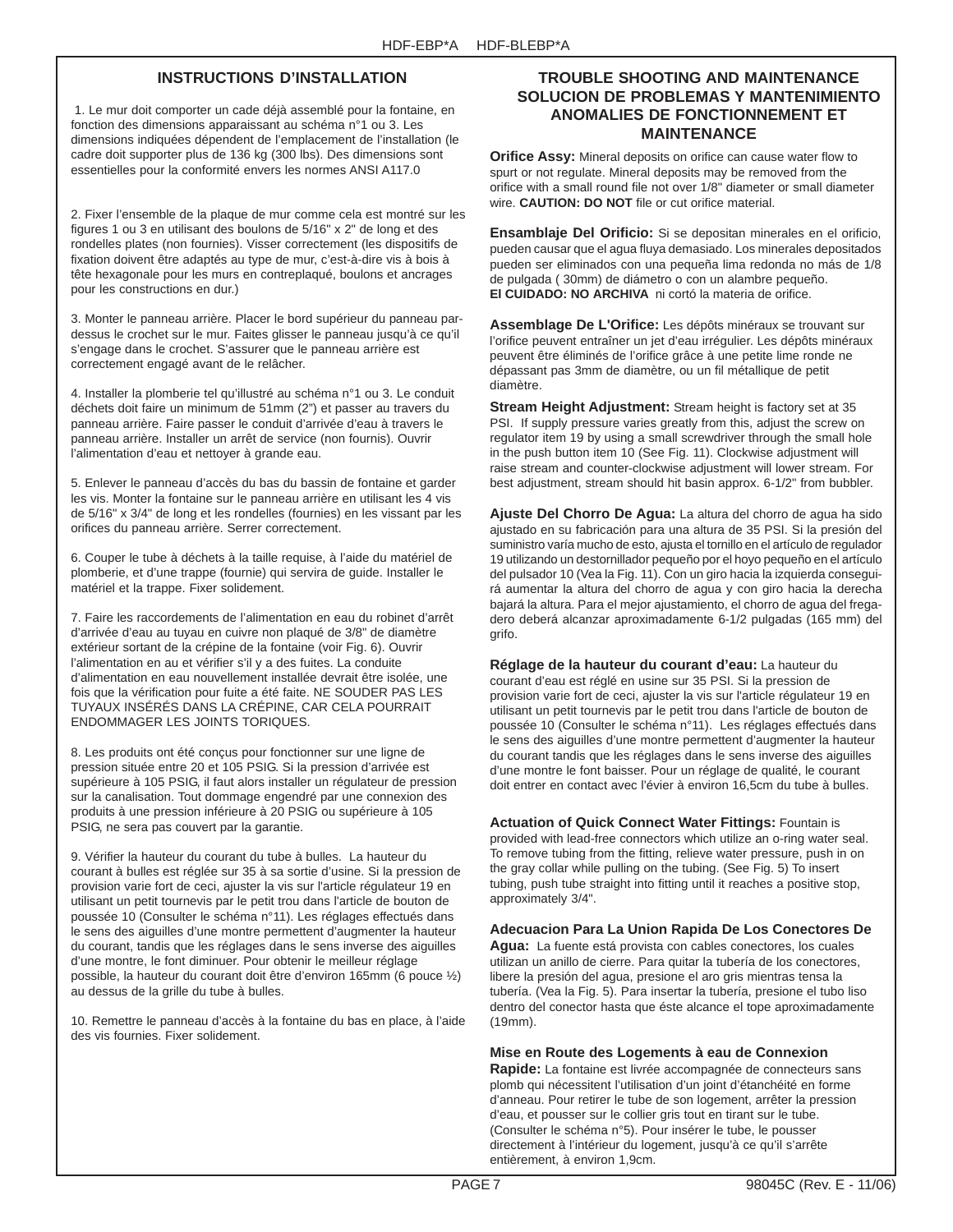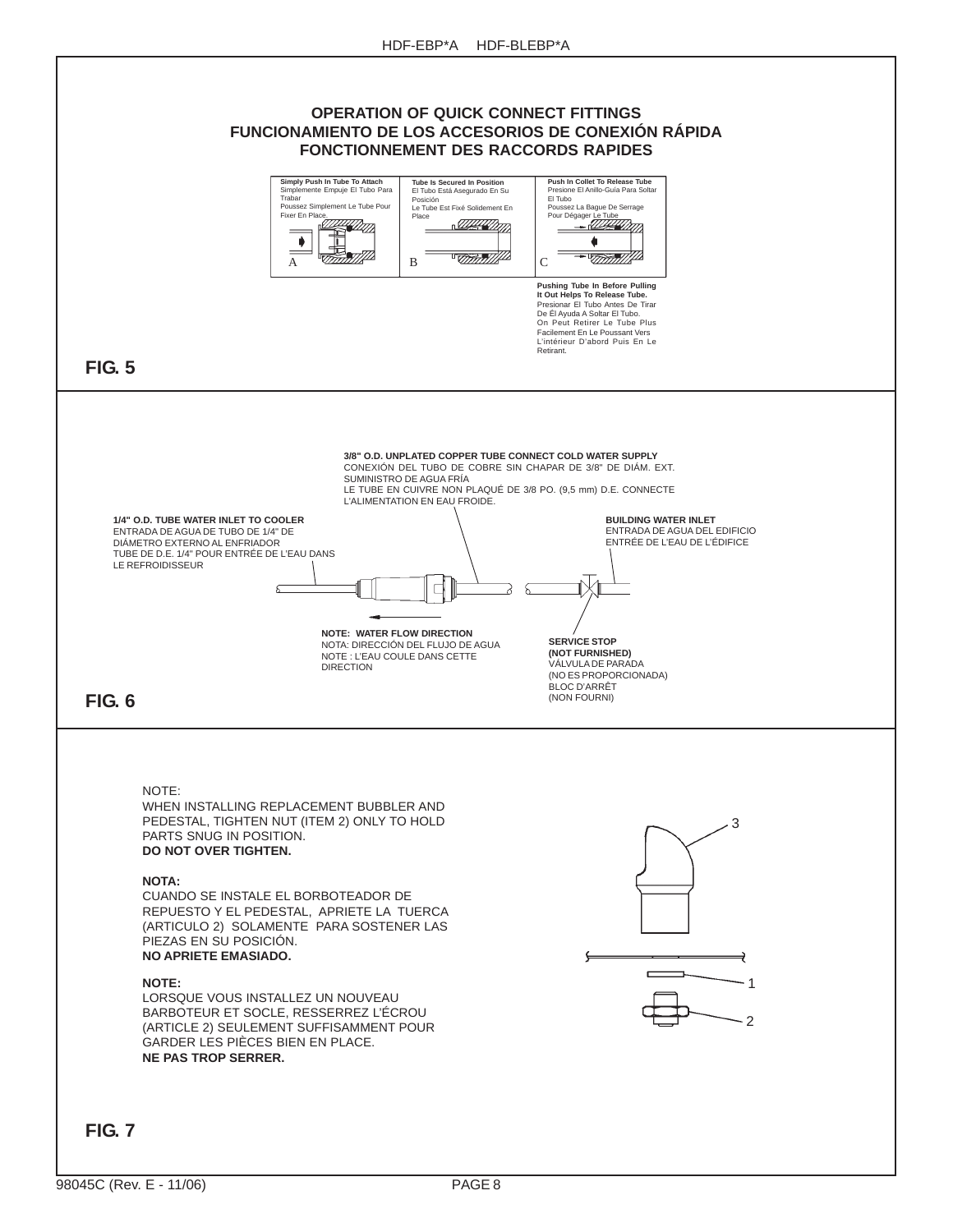